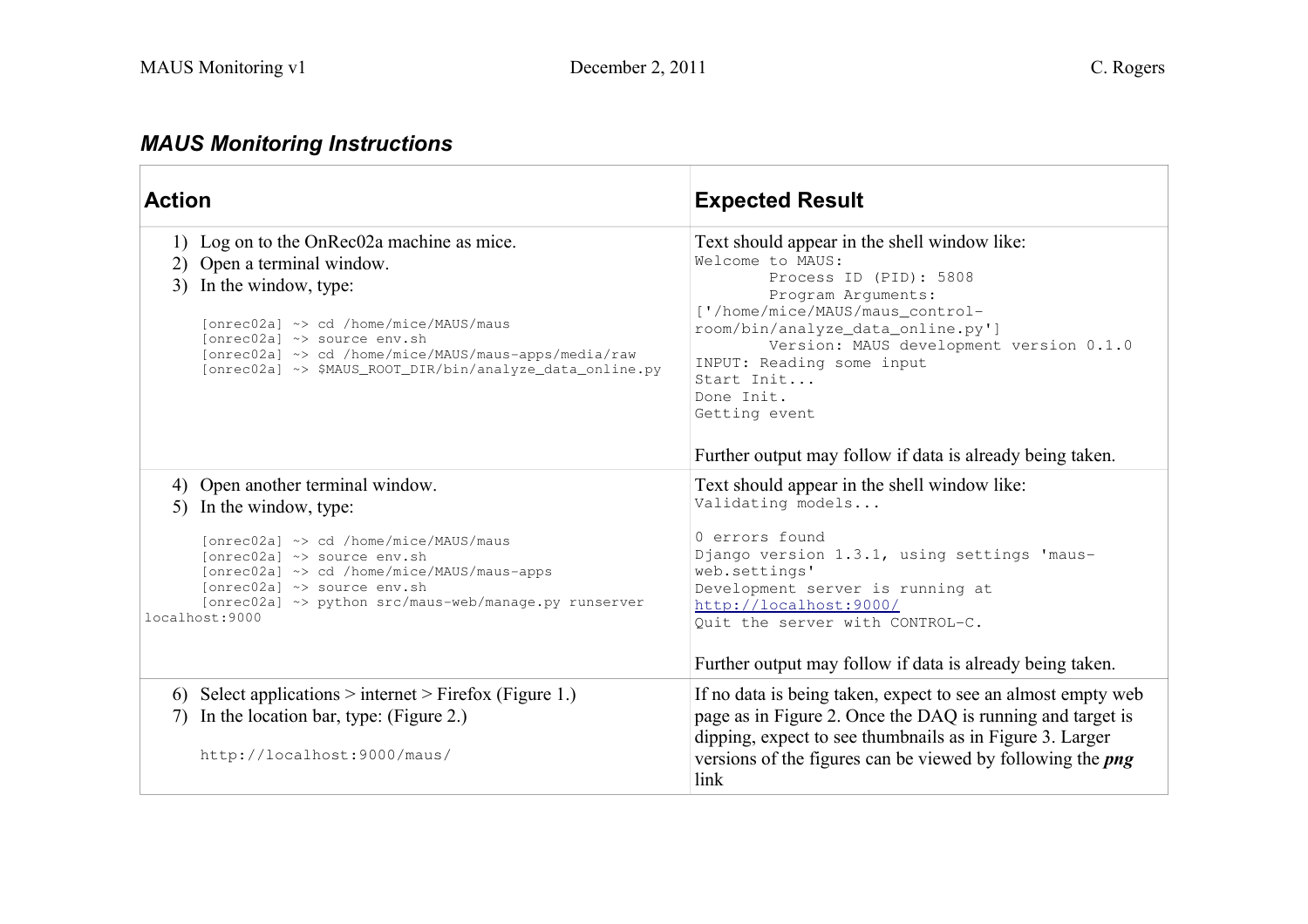| $-02$<br>mice@miceonrec01a:~/MAUS/maus-apps<br>Accessories<br><b>Ca</b> Graphics<br>x mice@miceonrec01a:~:MAUS/maus-apps<br><b>Co Firefor Web Browser</b><br><b>Comment</b><br><b>Second</b><br>P Teleph <mark>Browse the Web co</mark> Conferencing<br>17 MensTicker<br>Programming<br><b>D</b> Konqueror<br>Sound & Video<br><b>El topete</b><br>System Tools<br><b>BI</b> KPP<br>AddiRemove Software<br><b>R</b> Kroc<br>M - ATI Catalyst Control Center<br>times.eps/thumb HTTP/1.1" 200 8554<br>ATI Catalyst Control Center (super-user) pet of_times.eps/thunb HTTP/1.1" 200 8554<br>(02/Dec/2011 07:23:17) "GET /maus/tof hits.eps/thunb HTTP/1.1" 200 13020<br>[02/Dec/2011 07:23:18] "GET /maus/tof sp.eps/thunb HTTP/1.1" 200 13020<br>[02/Dec/2011 07:23:18] "GET /maus/simulation.out/thumb HTTP/1.1" 500 92001<br>(02/Dec/2011 07:23:23) "GET /maus/LUT"Tile-L'+GE7.AG6D HITF/J.J. 200 8334<br>(02/Dec/2011 07:23:24) "GET /maus/imagetof times.eps/thumb HTTP/1.1" 200 0554<br>[02/Dec/2011 07:23:25] "GET /maus/tof hits.eps/thunb HTTP/1.1" 200 15020<br>(02/Dec/2011 07:23:25) "GET /maus/tof sp.eps/thunb HTTP/1.1" 200 13020<br>(02/Dec/2011 07:23:25) "GET /maus/simulation.out/thumb HTTP/1.1" 500-92005<br>[02/Dec/2011 07:23:31] "GET /maus/ HTTP/1.1" 200 1548<br>(02/Dec/2011 07:23:31) "GET /maus/tof times.eps/thumb HTTP/1.1" 200 0554<br>(02/Dec/2011 07:23:32) "GET /maus/imagetof times.eps/thunb HTTP/1.1" 200 8554<br>(02/Dec/2011 07:23:33) "GET /maus/tof hits.eps/thunb HTTP/1.1" 200 13020<br>(02/Dec/2011 07:23:33) "GET /maus/tof sp.eps/thunb HTTP/1.1" 200 13020<br>(02/Dec/2011 07:23:34) "GET /maus/simulation.out/thumb HTTP/1.1" 500 92001<br>(02/Dec/2011 07:23:39) "GET /maus/ HTTP/1.1" 200 1548<br>(02/Dec/2011 07:23:39) "GET /maus/tof times.eos/thumb HTTP/1.1" 200 8554<br>(02/Dec/2011 07:23:40) "GET /maus/imagetof times.eps/thumb HTTP/1.1" 200 0554<br>(02/Dec/2011 07:23:401 "GET /maus/tof hits.eps/thunb HTTP/1.1" 200 13020<br>(02/Dec/2011 07:23:41) "GET /maus/tof sp.eps/thunb HTTP/1.1" 200 13020<br>[02/Dec/2011 07:23:41] "GET /maus/simulation.out/thumb HTTP/1.1" 500 92002<br>[02/Dec/2011 07:23:46] "GET /maus/ HTTP/1.1" 200 1548<br>(02/Dec/2011 07:23:47) "GET /maus/tof times.eps/thumb HTTP/1.1" 200 0554<br>(02/Dec/2011 07:23:40) "GET /maus/tof hits.eps/thunb HTTP/1.1" 200 13020<br>(02/Dec/2011 07:23:49) "GET /maus/tof sp.eps/thunb HTTP/1.1" 200 13020<br>(02/Dec/2011 07:23:49) "GET /maus/simulation.out/thumb HTTP/1.1" 500 92001<br>(02/Dec/2011 07:23:54) "GET /maus/ HTTP/1.1" 200 1548<br>(02/Dec/2011 07:23:55) "GET /maus/tof times.eas/thumb HTTP/1.1" 200 8554<br>(02/Dec/2011 07:23:56) "GET /maus/imagetof times.eps/thumb HTTP/1.1" 200 0354<br>(02/Dec/2011 07:23:56) "GET /maus/tof hits.eps/thunb HTTP/1.1" 200 13020<br>(02/Dec/2011 07:23:57) "GET /maus/tof sp.eps/thunb HTTP/1.1" 200 13020<br>[02/Dec/2011 07:23:57] "GET /maus/simulation.out/thumb HTTP/1.1" 500 92002<br>(02/Dec/2011 07:24:02) "GET /maus/ HTTP/1.1" 200 1548<br>[02/Dec/2011 07:24:03] "GET /maus/tof times.eps/thumb HTTP/1.1" 200 E554<br>(02/Dec/2011 07:24:03) "GET /maus/imagetof times.eps/thumb HTTP/1.1" 200 0554<br>[02/Dec/2011 07:24:04] "GET /maus/tof hits.eps/thunb HTTP/1.1" 200 15020<br>(02/Dec/2011 07:24:05) "GET /maus/tof sp.eps/thunb HTTP/1.1" 200 13020<br>[02/Dec/2011 07:24:05] "GET /maus/simulation.out/thumb HTTP/1.1" 500 92001<br>(02/Dec/2011 07:24:10) "GET /maus/ HTTP/1.1" 200 1548<br>(02/Dec/2011 07:24:11) "GET /maus/tof times.eas/thumb HTTP/1.1" 200 8554<br>(02/Dec/2011 07:24:11) "GET /maus/imagetof times.eps/thumb HTTP/1.1" 200 0554<br>(02/Dec/2011 07:24:12) "GET /maus/tof hits.eps/thunb HTTP/1.1" 200 13020<br>The microferrice principle: ~ MAUS fm 20 MAUS histograms - Mozilla Firefox<br>of The GIVE | 各 Applications Places System →公長谷は |  | <b>图 124PH</b> @                                      |
|-----------------------------------------------------------------------------------------------------------------------------------------------------------------------------------------------------------------------------------------------------------------------------------------------------------------------------------------------------------------------------------------------------------------------------------------------------------------------------------------------------------------------------------------------------------------------------------------------------------------------------------------------------------------------------------------------------------------------------------------------------------------------------------------------------------------------------------------------------------------------------------------------------------------------------------------------------------------------------------------------------------------------------------------------------------------------------------------------------------------------------------------------------------------------------------------------------------------------------------------------------------------------------------------------------------------------------------------------------------------------------------------------------------------------------------------------------------------------------------------------------------------------------------------------------------------------------------------------------------------------------------------------------------------------------------------------------------------------------------------------------------------------------------------------------------------------------------------------------------------------------------------------------------------------------------------------------------------------------------------------------------------------------------------------------------------------------------------------------------------------------------------------------------------------------------------------------------------------------------------------------------------------------------------------------------------------------------------------------------------------------------------------------------------------------------------------------------------------------------------------------------------------------------------------------------------------------------------------------------------------------------------------------------------------------------------------------------------------------------------------------------------------------------------------------------------------------------------------------------------------------------------------------------------------------------------------------------------------------------------------------------------------------------------------------------------------------------------------------------------------------------------------------------------------------------------------------------------------------------------------------------------------------------------------------------------------------------------------------------------------------------------------------------------------------------------------------------------------------------------------------------------------------------------------------------------------------------------------------------------------------------------------------------------------------------------------------------------------------------------------------------------------------------------------------------------------------------------------|------------------------------------|--|-------------------------------------------------------|
|                                                                                                                                                                                                                                                                                                                                                                                                                                                                                                                                                                                                                                                                                                                                                                                                                                                                                                                                                                                                                                                                                                                                                                                                                                                                                                                                                                                                                                                                                                                                                                                                                                                                                                                                                                                                                                                                                                                                                                                                                                                                                                                                                                                                                                                                                                                                                                                                                                                                                                                                                                                                                                                                                                                                                                                                                                                                                                                                                                                                                                                                                                                                                                                                                                                                                                                                                                                                                                                                                                                                                                                                                                                                                                                                                                                                                                               |                                    |  |                                                       |
|                                                                                                                                                                                                                                                                                                                                                                                                                                                                                                                                                                                                                                                                                                                                                                                                                                                                                                                                                                                                                                                                                                                                                                                                                                                                                                                                                                                                                                                                                                                                                                                                                                                                                                                                                                                                                                                                                                                                                                                                                                                                                                                                                                                                                                                                                                                                                                                                                                                                                                                                                                                                                                                                                                                                                                                                                                                                                                                                                                                                                                                                                                                                                                                                                                                                                                                                                                                                                                                                                                                                                                                                                                                                                                                                                                                                                                               |                                    |  |                                                       |
|                                                                                                                                                                                                                                                                                                                                                                                                                                                                                                                                                                                                                                                                                                                                                                                                                                                                                                                                                                                                                                                                                                                                                                                                                                                                                                                                                                                                                                                                                                                                                                                                                                                                                                                                                                                                                                                                                                                                                                                                                                                                                                                                                                                                                                                                                                                                                                                                                                                                                                                                                                                                                                                                                                                                                                                                                                                                                                                                                                                                                                                                                                                                                                                                                                                                                                                                                                                                                                                                                                                                                                                                                                                                                                                                                                                                                                               |                                    |  |                                                       |
|                                                                                                                                                                                                                                                                                                                                                                                                                                                                                                                                                                                                                                                                                                                                                                                                                                                                                                                                                                                                                                                                                                                                                                                                                                                                                                                                                                                                                                                                                                                                                                                                                                                                                                                                                                                                                                                                                                                                                                                                                                                                                                                                                                                                                                                                                                                                                                                                                                                                                                                                                                                                                                                                                                                                                                                                                                                                                                                                                                                                                                                                                                                                                                                                                                                                                                                                                                                                                                                                                                                                                                                                                                                                                                                                                                                                                                               |                                    |  |                                                       |
|                                                                                                                                                                                                                                                                                                                                                                                                                                                                                                                                                                                                                                                                                                                                                                                                                                                                                                                                                                                                                                                                                                                                                                                                                                                                                                                                                                                                                                                                                                                                                                                                                                                                                                                                                                                                                                                                                                                                                                                                                                                                                                                                                                                                                                                                                                                                                                                                                                                                                                                                                                                                                                                                                                                                                                                                                                                                                                                                                                                                                                                                                                                                                                                                                                                                                                                                                                                                                                                                                                                                                                                                                                                                                                                                                                                                                                               |                                    |  |                                                       |
|                                                                                                                                                                                                                                                                                                                                                                                                                                                                                                                                                                                                                                                                                                                                                                                                                                                                                                                                                                                                                                                                                                                                                                                                                                                                                                                                                                                                                                                                                                                                                                                                                                                                                                                                                                                                                                                                                                                                                                                                                                                                                                                                                                                                                                                                                                                                                                                                                                                                                                                                                                                                                                                                                                                                                                                                                                                                                                                                                                                                                                                                                                                                                                                                                                                                                                                                                                                                                                                                                                                                                                                                                                                                                                                                                                                                                                               |                                    |  |                                                       |
|                                                                                                                                                                                                                                                                                                                                                                                                                                                                                                                                                                                                                                                                                                                                                                                                                                                                                                                                                                                                                                                                                                                                                                                                                                                                                                                                                                                                                                                                                                                                                                                                                                                                                                                                                                                                                                                                                                                                                                                                                                                                                                                                                                                                                                                                                                                                                                                                                                                                                                                                                                                                                                                                                                                                                                                                                                                                                                                                                                                                                                                                                                                                                                                                                                                                                                                                                                                                                                                                                                                                                                                                                                                                                                                                                                                                                                               |                                    |  |                                                       |
|                                                                                                                                                                                                                                                                                                                                                                                                                                                                                                                                                                                                                                                                                                                                                                                                                                                                                                                                                                                                                                                                                                                                                                                                                                                                                                                                                                                                                                                                                                                                                                                                                                                                                                                                                                                                                                                                                                                                                                                                                                                                                                                                                                                                                                                                                                                                                                                                                                                                                                                                                                                                                                                                                                                                                                                                                                                                                                                                                                                                                                                                                                                                                                                                                                                                                                                                                                                                                                                                                                                                                                                                                                                                                                                                                                                                                                               |                                    |  |                                                       |
|                                                                                                                                                                                                                                                                                                                                                                                                                                                                                                                                                                                                                                                                                                                                                                                                                                                                                                                                                                                                                                                                                                                                                                                                                                                                                                                                                                                                                                                                                                                                                                                                                                                                                                                                                                                                                                                                                                                                                                                                                                                                                                                                                                                                                                                                                                                                                                                                                                                                                                                                                                                                                                                                                                                                                                                                                                                                                                                                                                                                                                                                                                                                                                                                                                                                                                                                                                                                                                                                                                                                                                                                                                                                                                                                                                                                                                               |                                    |  |                                                       |
|                                                                                                                                                                                                                                                                                                                                                                                                                                                                                                                                                                                                                                                                                                                                                                                                                                                                                                                                                                                                                                                                                                                                                                                                                                                                                                                                                                                                                                                                                                                                                                                                                                                                                                                                                                                                                                                                                                                                                                                                                                                                                                                                                                                                                                                                                                                                                                                                                                                                                                                                                                                                                                                                                                                                                                                                                                                                                                                                                                                                                                                                                                                                                                                                                                                                                                                                                                                                                                                                                                                                                                                                                                                                                                                                                                                                                                               |                                    |  |                                                       |
|                                                                                                                                                                                                                                                                                                                                                                                                                                                                                                                                                                                                                                                                                                                                                                                                                                                                                                                                                                                                                                                                                                                                                                                                                                                                                                                                                                                                                                                                                                                                                                                                                                                                                                                                                                                                                                                                                                                                                                                                                                                                                                                                                                                                                                                                                                                                                                                                                                                                                                                                                                                                                                                                                                                                                                                                                                                                                                                                                                                                                                                                                                                                                                                                                                                                                                                                                                                                                                                                                                                                                                                                                                                                                                                                                                                                                                               |                                    |  |                                                       |
|                                                                                                                                                                                                                                                                                                                                                                                                                                                                                                                                                                                                                                                                                                                                                                                                                                                                                                                                                                                                                                                                                                                                                                                                                                                                                                                                                                                                                                                                                                                                                                                                                                                                                                                                                                                                                                                                                                                                                                                                                                                                                                                                                                                                                                                                                                                                                                                                                                                                                                                                                                                                                                                                                                                                                                                                                                                                                                                                                                                                                                                                                                                                                                                                                                                                                                                                                                                                                                                                                                                                                                                                                                                                                                                                                                                                                                               |                                    |  |                                                       |
|                                                                                                                                                                                                                                                                                                                                                                                                                                                                                                                                                                                                                                                                                                                                                                                                                                                                                                                                                                                                                                                                                                                                                                                                                                                                                                                                                                                                                                                                                                                                                                                                                                                                                                                                                                                                                                                                                                                                                                                                                                                                                                                                                                                                                                                                                                                                                                                                                                                                                                                                                                                                                                                                                                                                                                                                                                                                                                                                                                                                                                                                                                                                                                                                                                                                                                                                                                                                                                                                                                                                                                                                                                                                                                                                                                                                                                               |                                    |  |                                                       |
|                                                                                                                                                                                                                                                                                                                                                                                                                                                                                                                                                                                                                                                                                                                                                                                                                                                                                                                                                                                                                                                                                                                                                                                                                                                                                                                                                                                                                                                                                                                                                                                                                                                                                                                                                                                                                                                                                                                                                                                                                                                                                                                                                                                                                                                                                                                                                                                                                                                                                                                                                                                                                                                                                                                                                                                                                                                                                                                                                                                                                                                                                                                                                                                                                                                                                                                                                                                                                                                                                                                                                                                                                                                                                                                                                                                                                                               |                                    |  | <b>141 60</b><br>of Layers, Channels, Paths, Undo   B |

*Figure 1: Opening the firefox application*

| ⊕<br><b>MAUS histograms - Mozilla Firefox</b>                                  |                                | $ a \times$ |
|--------------------------------------------------------------------------------|--------------------------------|-------------|
| Ble Edit View Higtory Bookmarks Tools Help                                     |                                |             |
| ÷.<br>C http://ocahost.9000/maus/<br>ఱ<br>o                                    | • <mark>한</mark> cache-control | o.          |
| PINest Visited * @ CentOS @ Support *                                          |                                |             |
| C NAUS histograms<br>۱۰                                                        |                                | ۰           |
| <b>MAUS</b> histograms                                                         |                                |             |
|                                                                                |                                |             |
| Name: simulation.out OUT PNG<br>simulation.out thumbnail                       |                                |             |
|                                                                                |                                |             |
|                                                                                |                                |             |
|                                                                                |                                |             |
|                                                                                |                                |             |
|                                                                                |                                |             |
|                                                                                |                                |             |
|                                                                                |                                |             |
|                                                                                |                                |             |
|                                                                                |                                |             |
|                                                                                |                                |             |
|                                                                                |                                |             |
|                                                                                |                                |             |
|                                                                                |                                |             |
|                                                                                |                                |             |
|                                                                                |                                |             |
|                                                                                |                                |             |
|                                                                                |                                |             |
|                                                                                |                                |             |
|                                                                                |                                |             |
|                                                                                |                                |             |
|                                                                                |                                |             |
|                                                                                |                                |             |
|                                                                                |                                |             |
|                                                                                |                                |             |
|                                                                                |                                |             |
| K find: cache-control<br><b>@ Previous Q Next</b> / Highlight all □ Match case |                                |             |
| Done                                                                           |                                |             |

*Figure 2: MAUS web application before data taking*